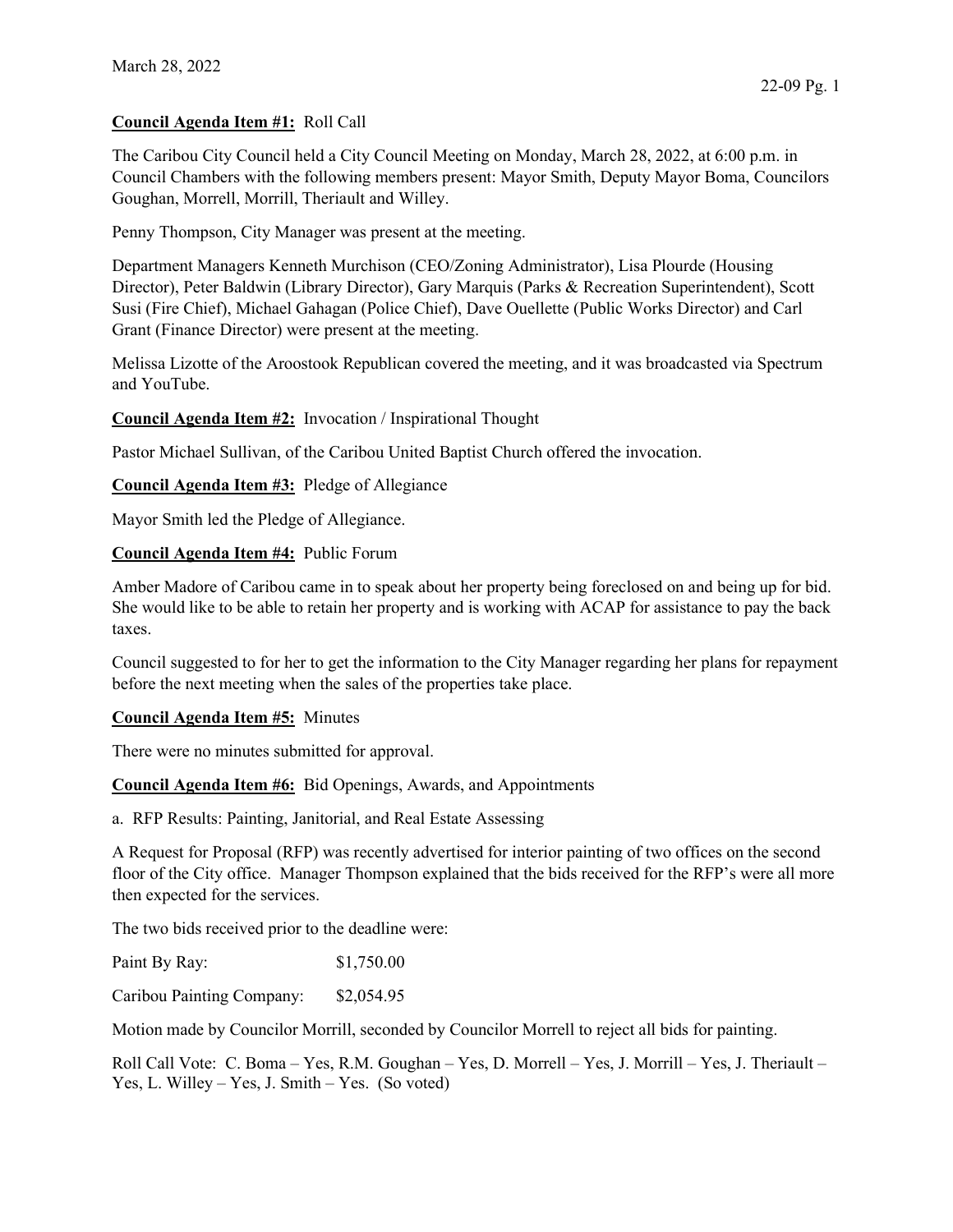Manager Thompson explained that an RFP was advertised for janitorial services at the Caribou Municipal Building: City offices & Caribou Police Department, and Caribou Public Library. This included items that would be done on an annual or semi-annual basis (wash walls, shampoo rugs etc.) The last RFP the City offices and Caribou Public Library was in 2013. The Police Department had a part-time janitor until 2020 when the William Gahagan retired. Since that time, the budget for that item was cut so that just a minimum amount was done by outside contractors, while staff did most of the day-to-day work in addition to their regular duties.

One bid was received prior to the deadline

| Honestly Clean LLC | $$47,695 (2022 - for remaining 9 months)$ |  |
|--------------------|-------------------------------------------|--|
|                    | $$66,132 (2023 - for 12 months)$          |  |
|                    | $$68,778 (2024 - for 12 months)$          |  |

Additionally, we obtained a quote for the additional winter work (i.e., more salt tracked in so the floor would need to be mopped each day). The additional cost per week is based on \$26/hr.

The bid was higher than expected.

Motion made by Councilor Theriault, seconded by Deputy Mayor Boma to reject the bid received for the janitorial services RFP.

Roll Call Vote: C. Boma – Yes, R.M. Goughan – Yes, D. Morrell – Yes, J. Morrill – Yes, J. Theriault – Yes, L. Willey – Yes, J. Smith – Yes. (So voted)

Manager Thompson explained that the City of Caribou has been without a full-time assessor for several months. Staff has done the tasks needed for various functions of the position but with the tax commitment season coming up there needed to be a full-time commitment to real estate assessment administration. Deputy Tax Assessor, Tony Michaud will still be completing all the tasks related to Business Personal Property assessment.

Caribou's Board of Assessors receive information about the practices and methodology used within the department. They sign the paperwork (Ratio Declaration, Tax Commitment and Municipal Valuation Return, etc.) associated with the work of the department. Therefore, they need to have a comfort level with the work done in support of the proper tax assessment administration activities in the City.

A RFP was advertised for real estate assessment services. After the proposals were received, the Board of Assessors expressed concern for the level of daily service provided if a full-time employee was replaced with a contract assessor. At their direction, an advertisement was placed for a Deputy Assessor. No applications were received from qualified candidates. The Board of Assessors met again on March  $9<sup>th</sup>$  to discuss the next steps and have recommended Steven Joseph Salley to provide real estate assessment services to the City of Caribou on a contract basis.

Proposals were received from:

| <b>Aroostook Regional Assessing Office</b> | Presque Isle, Maine    |
|--------------------------------------------|------------------------|
| Saucier Services                           | Connor Township, Maine |
| Steven Joseph Salley                       | Pittsfield, Maine      |

The proposals were all different in the way that pricing was calculated, and the final total amount of the contract will be determined by the amount of work required.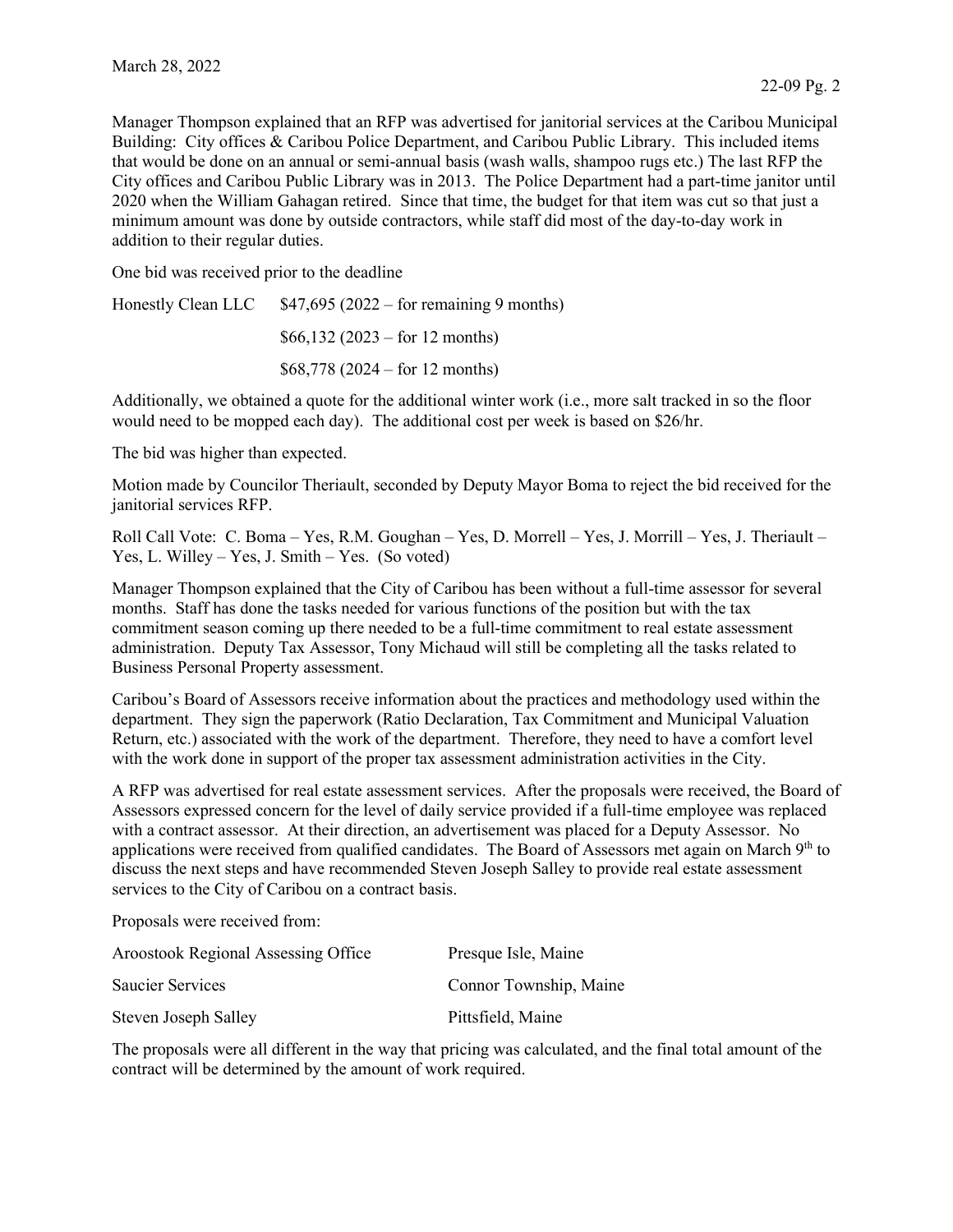Motion made by Deputy Mayor Boma, seconded by Councilor Willey to allow City Manager Penny Thompson to execute a contract with Steven Joseph Salley for real estate assessment services fort the 2022 tax year.

Roll Call Vote: C. Boma – Yes, R.M. Goughan – Yes, D. Morrell – Yes, J. Morrill – Yes, J. Theriault – Yes, L. Willey – Yes, J. Smith – Yes. (So voted)

**Council Agenda Item #7:** Public Hearings and Possible Action Items

There were no items scheduled for discussion.

**Council Agenda Item #8:** Reports by Staff and Committees

a. February 2022 Financials

Carl Grant (Finance Director) reviewed the February 2022 Financial report.

Motion made by Councilor Morrill, seconded by Deputy Mayor Boma to accept the February 2022 Financials as presented.

Roll Call Vote: C. Boma – Yes, R.M. Goughan – Yes, D. Morrell – Yes, J. Morrill – Yes, J. Theriault – Yes, L. Willey – Yes, J. Smith – Yes. (So voted)

b. Payment of taxes: Account # 3765, 29 Park Street

Carl Grant (Finance Director) explained that payment has been received for the properties of 29 Park Street which was paid by her daughter who is the power of attorney.

At 960 Access Highway from the current owners of the property stated that he had not been receiving the notices and that they were going to his former girlfriend's address. He has made a payment for the full amount owed on the taxes.

Today a payment was made for the property at 20 Pioneer by Jeffrey Curtis and Melissa Dube, they recently acquired the property, and it was changed at the registry of deeds three days before the foreclosure took place. This was able to be verified that the transfer took place through the registry. It is suggested to put it in the name of Jeffrey Curtis and Melissa Dube the new owners.

Motion made by Councilor Willey, seconded by Councilor Theriault to accept all three of the tax account payments as presented.

Roll Call Vote: C. Boma – Yes, R.M. Goughan – Yes, D. Morrell – Yes, J. Morrill – Yes, J. Theriault – Yes, L. Willey – Yes, J. Smith – Yes. (So voted)

c. Manager's Report

Manger Thompson reviewed the City Manager's Report dated March 28, 2022

**Council Agenda Item #9:** New Business, Ordinances and Resolutions

a. Presentation on Community Solar

Shawn Pelletier came to provide some information regarding Solar Energy. He explained that he was one of the original investors in the Hilltop project. Solar Sites are in strategic locations in places such as Presque Isle, Mapleton, Caribou, and other locations around the county. He stated that if you can take advantage in the discounts, you can receive you should sign up. Each solar site is put into a queue and must have customers/subscribers before it can be built.

b. Credit Enhancement Agreement – 60 Access Highway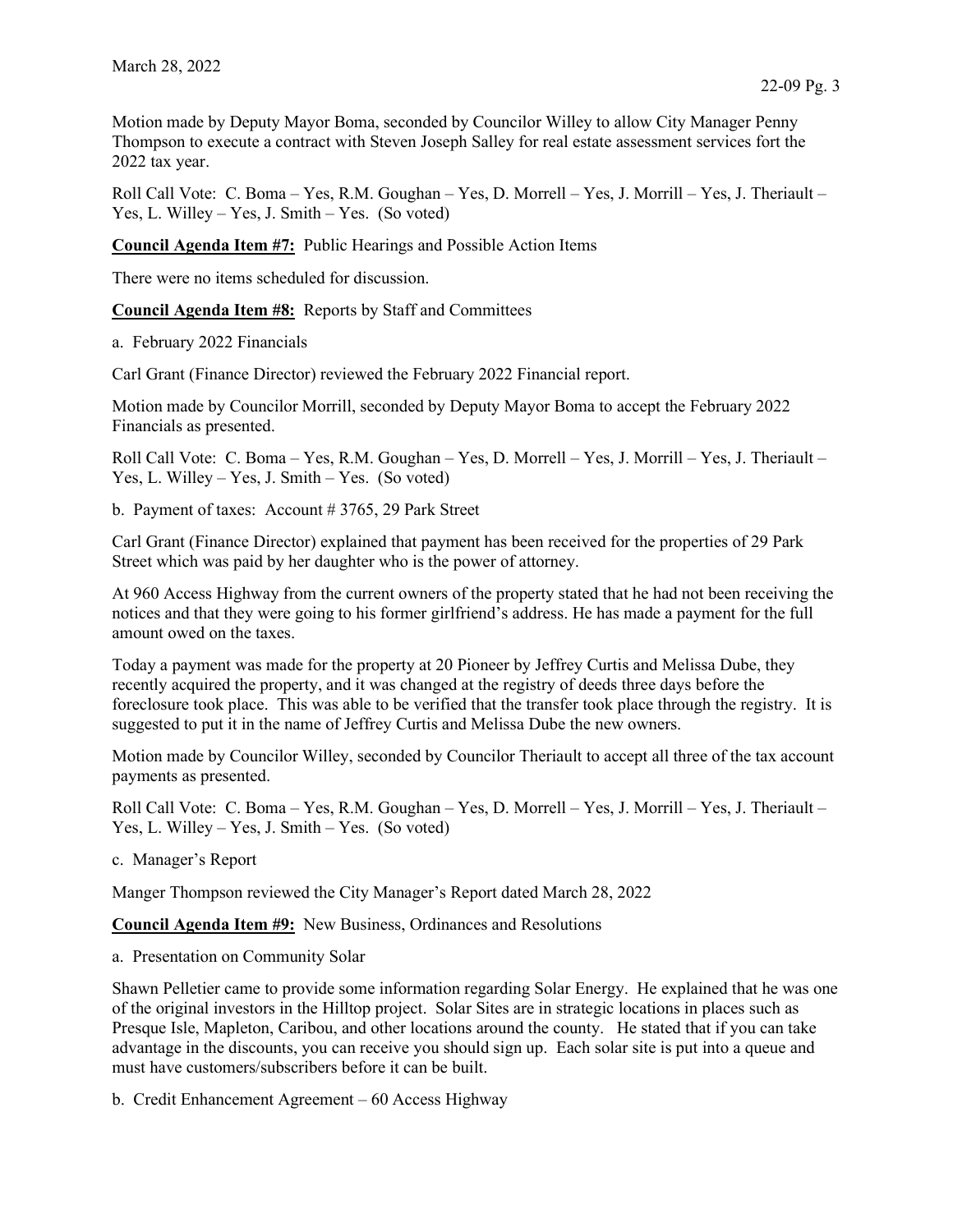Motion made by Councilor Morrill, seconded by Councilor Theriault to enter into a Credit Enhancement Agreement with Pelletier Enterprises, LLC for 14 years at 80%.

Roll Call Vote: C. Boma – Yes, R.M. Goughan – No, D. Morrell – Yes, J. Morrill – Yes, J. Theriault – Yes, L. Willey – Yes, J. Smith – Yes. (So voted)

c. Credit Enhancement Agreement – 987 Presque Isle Road

Motion made by Councilor Morrell, seconded by Deputy Mayor Boma to accept the Credit Enhancement Agreement with North State Transportation LLC for 15 years at 80%

Roll Call Vote: C. Boma – Yes, R.M. Goughan – No, D. Morrell – Yes, J. Morrill – Yes, J. Theriault – Yes, L. Willey – Yes, J. Smith – Yes. (So voted)

d. Credit Enhancement Agreement – 987 Presque Isle Road

Motion made by Councilor Willey, seconded by Councilor Theriault to enter into a Credit Enhancement Agreement with Irving Farms, Inc for 15 years at 80%.

Roll Call Vote: C. Boma – Yes, R.M. Goughan – No, D. Morrell – Yes, J. Morrill – Yes, J. Theriault – Yes, L. Willey – Yes, J. Smith – Yes. (So voted)

## **Council Agenda Item #10:** Old Business

- a. 2022 Municipal Budget
	- i. Expense Budget

Council had a brief discussion regarding the proposed Expense Budget for 2022. They discussed Fire Hydrant rates and responsibility of maintenance and keeping the hydrants cleared out and open in case of emergency.

Motion made by Councilor Theriault, seconded by Councilor Willey to accept the Expense Budget for 2022 as presented.

Roll Call Vote: C. Boma – Yes, R.M. Goughan – No, D. Morrell – No, J. Morrill – Yes, J. Theriault – Yes, L. Willey – Yes, J. Smith – Yes. (So voted)

ii. Capital Budget

Motion made by Councilor Theriault, seconded by Deputy Mayor Boma to accept the Capital Budget for 2022 as presented.

Roll Call Vote: C. Boma – Yes, R.M. Goughan – No, D. Morrell – Yes, J. Morrill – Yes, J. Theriault – Yes, L. Willey – Yes, J. Smith – Yes. (So voted)

**Council Agenda Item #11:** Reports and Discussion by Mayor and Council Members

There were no comments made.

**Council Agenda Item #12:** Next Regular Meetings: April 11 & 25

**Council Agenda Item #13:** Executive Session(s) (May be called to discuss matters identified under MRSA, Title 1, §405.6)

Council did not enter Executive Session

**Council Agenda Item #14:** Adjournment